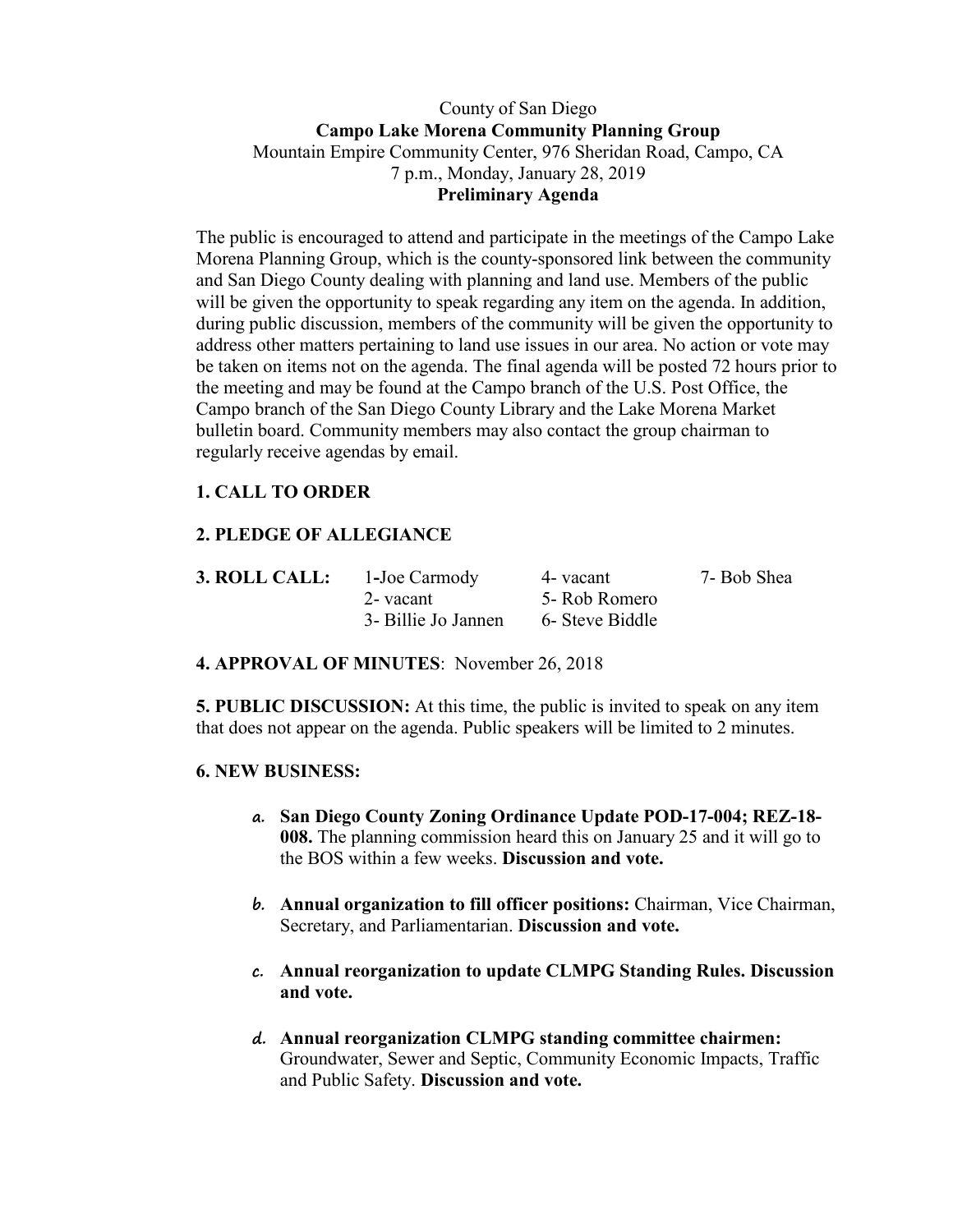#### **7. OLD BUSINESS:**

- **a. Review of applicants for Seat 4.** The new 4-year term started January of this year. **Discussion and vote.**
- **b. Standing Subcommittee reports**: Groundwater, Rob Romero; Sewer and Septic, Joe Carmody; Community Economic Impacts, Steve Biddle; Traffic and Public Safety, Bob Shea. **Discussion only.**
- **c. Chairman's Report, Billie Jo Jannen**. **Discussion only.**

## **8. CORRESPONDENCE AND ANNOUNCEMENTS**

- **a. The Star Ranch vesting and landscape architecture maps** are available, both at meetings and by appointment with the CLMPG chairman. Staff has delayed release of the EIR until it can figure out what type of greenhouse gas analysis large projects should include**.** The ranch was offered for sale in an announcement sent out in late November. The Back Country Land Trust and several co-investors are negotiating to buy it. **The proposed plan is still in play and is part of the property offering, but will be abandoned if purchased by trust entities.**
- **b. Plans for the proposed 17-acre industrial solar proposal at 1827 Lake Morena Drive** are available, both at meetings and by appointment with the CLMPG chairman. At the request of the proponent, the project will be reviewed in three (or more) phases. The planning group voted on the second review when the scoping letter was issued by the county. Please contact Solar Subcommittee co-chair Rob Romero or Joe Carmody to participate in formulating community responses. We will issue a final planning group review when all documents and plans are finalized.
- **c. Schedule of annual planning and sponsor group training sessions.** All planning and sponsor group members are required to take this training every year, either in person or online. Only one more is available: February 2, 2019. **Forwarded to group.**
- **d. Traffic Advisory Committee agenda for December 14 and January 25.**  Nothing in our area. **Forwarded to group.**
- **e. Staff communication on newly-started microenterprise kitchen ordinance project.** Per a new state law, counties may promulgate regulations to allow residents to cook and serve meals from their home kitchens. I hope to have a speaker out for next month's meeting. Information here: https://www.sandiegocounty.gov/content/sdc/deh/fhd/food/homekitchenop

erations.html **Forwarded to group.**